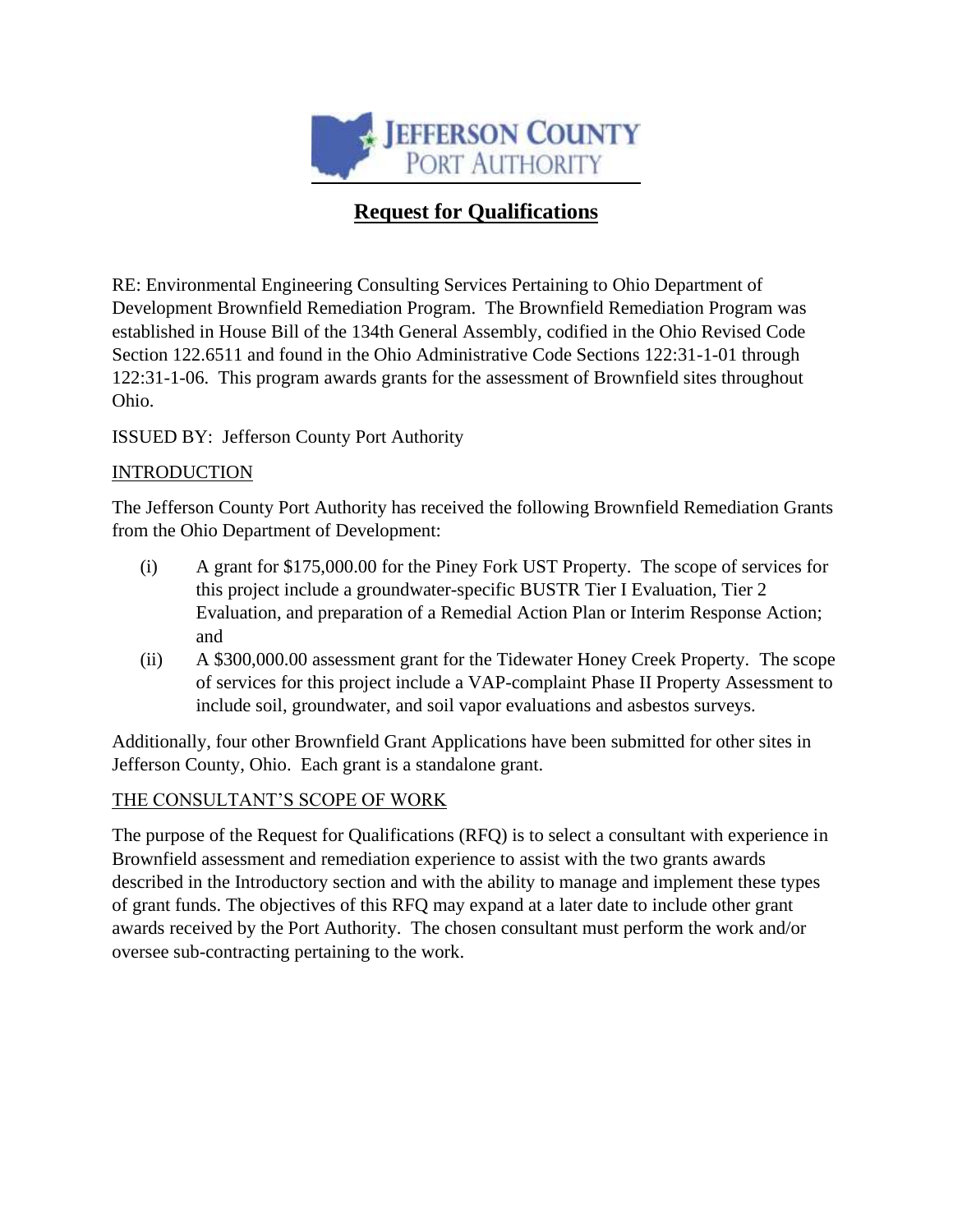#### GENERAL QUALIFICATIONS OF THE CONSULTANT

The Jefferson County Port Authority is focused on hiring a consultant with work experience that aligns very closely with the aforementioned scope of work.

- A. Instructions for Preparing and Submitting a Proposal
	- 1. Provide the information requested in Item B below in the same order listed, in a letter signed by an authorized officer or representative of the firm. Do not send additional forms, resumes, brochures, or other material.
	- 2. Proposals shall be limited to ten (10) 8½" x 11" single sided pages.
	- 3. Please adhere to the following requirements in preparing a Proposal:
		- a. Please use a minimum font size of 12-point and maintain margins of 1" on all four sides.
		- b. Center the page numbers at the bottom of each page.
		- c. Use  $8\frac{1}{2}$ " x 11" paper only.
		- d. If submitting by direct mail delivery, bind each copy of the Proposal by stapling at the upper left-hand corner only. Do not utilize any other binding system. Do not provide tabbed inserts or other features that may interfere with machine copying.

#### B. Key Components of the Proposal

Content of the Proposal:

- 1. Team Approach Not to exceed five (5) pages
	- a. Identify the qualifications of your firm to perform the described tasks according to the requirement of the Ohio Department of Development's Brownfield Remediation Program and Ohio Revised Code Section 122.6511 and Ohio Administrative Code Sections 122:31-1-01 through 122:31-1-06.
	- b. List significant sub-consultants, their current prequalified categories, and percentage of work each sub-consultant will perform.
	- c. List Project Manager and other key staff members, including key sub-consultant staff. Include project engineers and staff members that will be responsible for completing the proposed Scope of Services.
- 2. Experience Not to exceed three (3) pages
	- a. Describe the technical capacity, experience, and qualifications of key staff members(and sub-consultants) on similar Brownfield assessment projects. Give examples how your project team can complete assigned tasks in a timely manner and discuss their availability to this project relative to their present workload.
- 3 Project Approach Not to exceed two (2) pages
	- a. Address your project team's technical approach and understanding of the project. Describe any innovative ideas or other relevant information concerning how your project team may be uniquely qualified for the Brownfield Remediation Program. Possibly discuss how your team's project specific plan can ensure increased quality assurance or reduced project delivery time as compared to your potential competitors.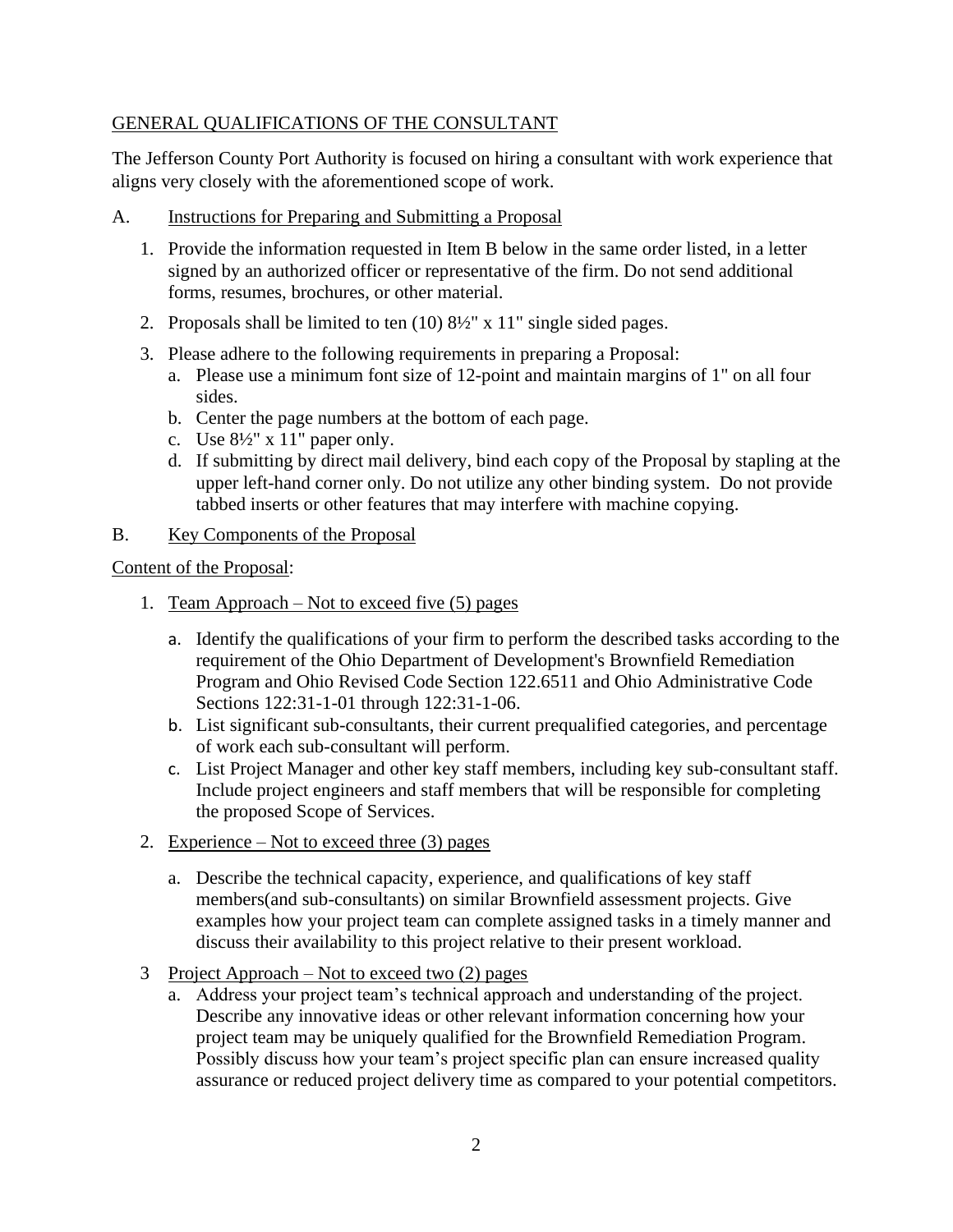Consultant Selection Rating Form

Project: \_\_\_\_\_\_\_\_\_\_\_\_\_\_\_\_\_\_\_\_\_\_\_\_\_\_\_\_\_\_\_\_\_\_\_\_\_\_\_\_\_\_\_\_\_\_\_\_\_\_\_\_\_\_\_\_\_\_\_\_\_\_\_\_\_\_\_

Selection Committee Members: \_\_\_\_\_\_\_\_\_\_\_\_\_\_\_\_\_\_\_\_\_\_\_\_\_\_\_\_\_\_\_\_\_\_\_\_\_\_\_\_\_\_\_\_\_\_\_\_

Firm Name: \_\_\_\_\_\_\_\_\_\_\_\_\_\_\_\_\_\_\_\_\_\_\_\_\_\_\_\_\_\_\_\_\_\_\_\_\_\_\_\_\_\_\_\_\_\_\_\_\_\_\_\_\_\_\_\_\_\_\_\_\_\_\_\_

| Category                                                                  | <b>Total Value</b> | Scoring Criteria      | Score |
|---------------------------------------------------------------------------|--------------------|-----------------------|-------|
| Management & Team                                                         |                    |                       |       |
| Project Manager                                                           | 10                 | See Note 1, Exhibit 1 |       |
| Strength/Experience of Assigned<br><b>Staff including Sub-consultants</b> | 25                 | See Note 2, Exhibit 1 |       |
| Project Cost Containment                                                  | 10                 |                       |       |
| Firm's Current Workload/<br>Availability of Personnel                     | 10                 | See Note 4, Exhibit 1 |       |
| <b>Consultant's Past Performance</b>                                      | 30                 | See Note 3, Exhibit 1 |       |
| Project Approach                                                          | 15                 |                       |       |
| Total                                                                     | 100                |                       |       |

\_\_\_\_\_\_\_\_\_\_\_\_\_\_\_\_\_\_\_\_\_\_\_\_\_\_\_\_\_\_\_\_\_\_\_\_\_\_\_\_\_\_\_\_\_\_\_\_\_\_\_\_\_\_\_\_\_\_\_\_\_\_\_\_\_\_\_\_\_\_\_\_\_\_